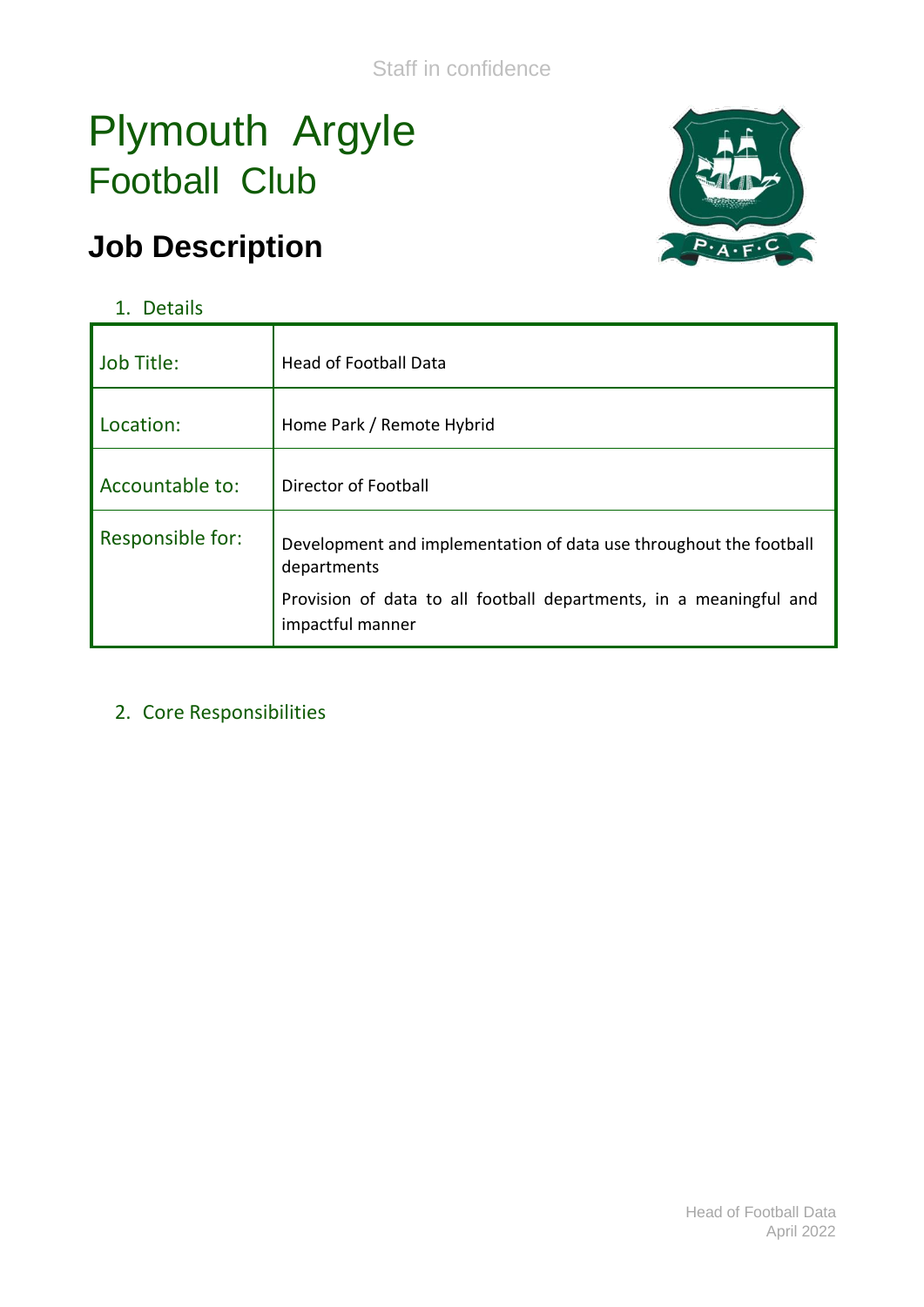A key member of the football department within the club, leading the use of data to improve performance in all areas. This will include defining and implementing a clear strategy for the use of data within the football arena, along with provision of key information to stakeholders to support the areas of recruitment, performance and opposition analysis respectively.

We are a small team, and our employees work together as an integrated team, under the leadership of the Chief Executive Officer. Employees have key objectives to offer the highest standard of service and administration to our customers and supporters; and enhance the reputation of the club locally and on a national basis both on and off the pitch.

The role with have two key aspects:

- Working directly with the Director of Football, developing a clear strategy for the use of data within the football club. This will involve leading on all areas of data analytics within the football department, including (but not limited to): selection of data providers, development of KPIs within the football arena, development of methodologies for measurement and management of performance
- Supporting the key stakeholders in other footballing departments, through the provision of information to support decision making. The key areas would be in recruitment of players, performance analysis, and opposition assessment. The key responsibility would be to provide the relevant stakeholders with key information as they require, and to develop impactful and insightful information alongside them

The role requires a very flexible approach including weekend /out of hours work.

#### 3. Key Duties

- 1. To provide key information in an impactful, understandable way to all football stakeholders, as requested by stakeholders
- 2. To develop insightful and impactful information to key stakeholders across the footballing departments, bringing new and interesting perspectives across the football club
- 3. To work directly with the Director of Football to develop a framework for the use of data to drive the success of the football club.
- 4. To be the master data holder for all footballing data across the club
- 5. To be the lead in the development of data understanding throughout the football club
- 6. To be the lead in understanding latest trends and insights in the football data arena
- 4. Other responsibilities: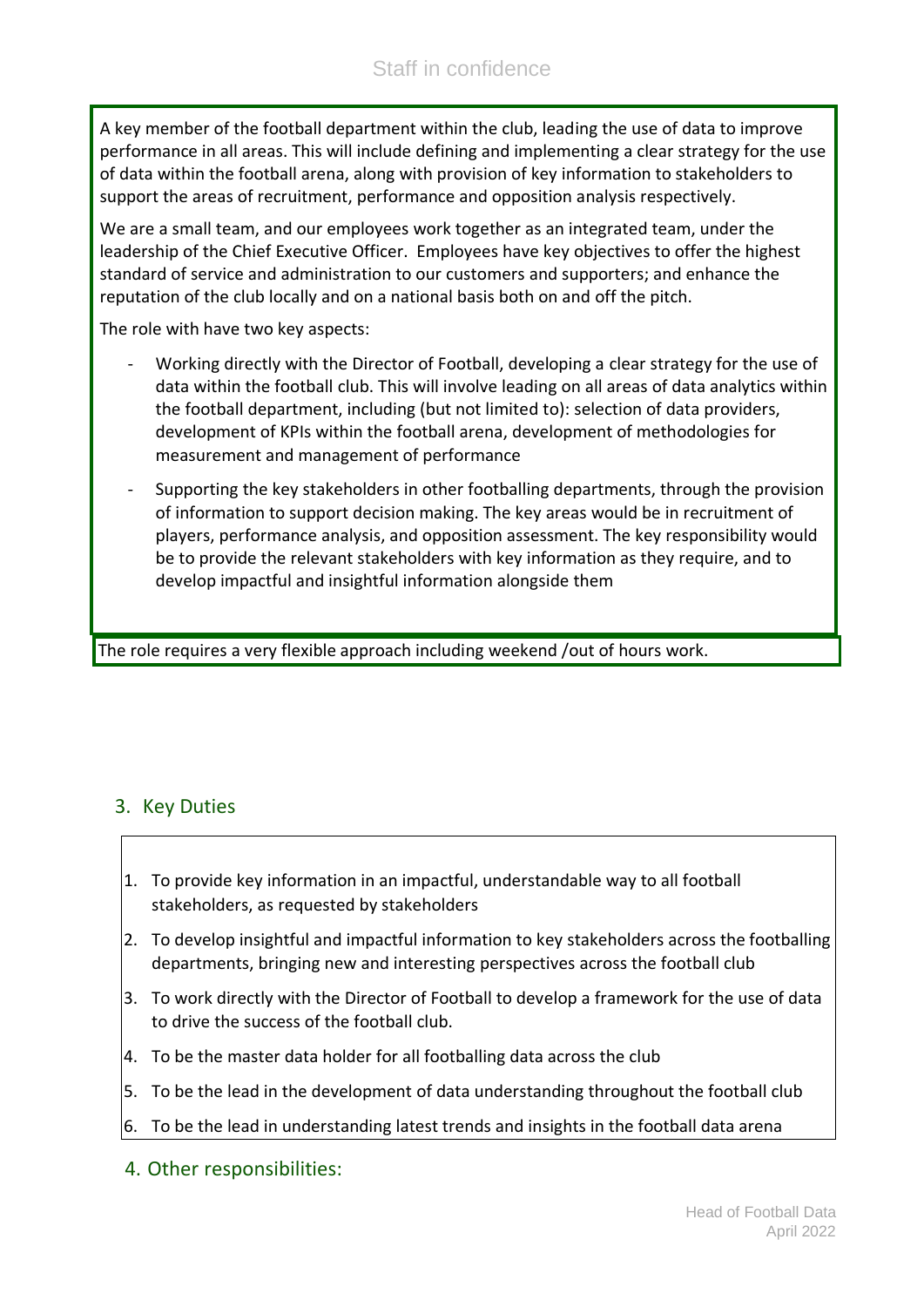To adhere to the values of Plymouth Argyle FC as stated in Appendix 1

Always act with utmost good faith Plymouth Argyle FC

Devote full attention and ability to fulfilment of the duties required by the role

Other duties as reasonably requested by a member of the Executive Leadership Team

To work closely with partners to maintain good relationships

To work with colleagues within the organisation to maintain good relationships and collaborative working practices

Carry out general office duties

Active participation on continuous professional development and the appraisal process

To undertake such other duties, training and/or hours of work as may be reasonably required which are consistent with the level of responsibility of this job.

Present a professional image when dealing with both internal and external contacts and partners, acting in a professional manner at all times.

To safeguard and promote the welfare of all children, young people and vulnerable adults.

To be vigilant and support all safety and security operations

Promote the brand identity at all times

To undertake any other duties not detailed above commensurate with the level of the post.

| Education         | Educate to at least 'A' Level standard (or equivalent), including at least 'B'<br>Grade (or equivalent) in GCSE Mathematics                                |
|-------------------|------------------------------------------------------------------------------------------------------------------------------------------------------------|
| <b>Experience</b> | Experience of using football data desirable, although not essential                                                                                        |
| l Technical       | Good understanding of using data and analysis<br>Strong Excel skills<br>Analytics tolls desirable (although not essential): PowerBI, SQL, Click,<br>Python |

#### 5. Core Knowledge & Skills Required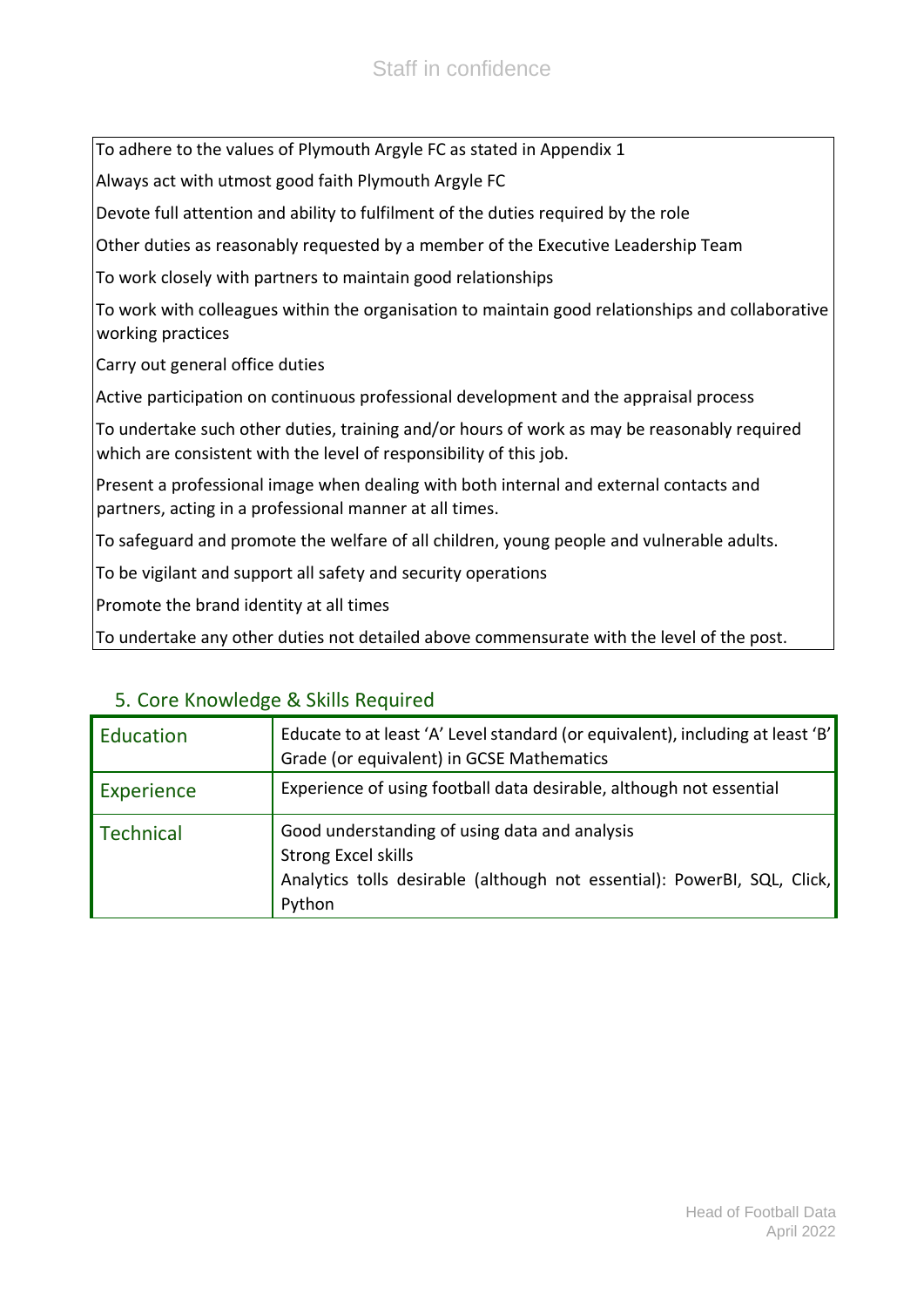### Staff in confidence

| General | Strong interpersonal skills<br>Strong communication skills, with the ability to communicate complex<br>ideas to a wide audience |
|---------|---------------------------------------------------------------------------------------------------------------------------------|
|         | Team player with the ability to lead and engage where necessary                                                                 |
|         | Excellent written and verbal/presentation communication skills<br>$\bullet$                                                     |
|         | Ability to prioritise and meet deadlines<br>٠                                                                                   |
|         | Commitment, Enthusiasm & Passion                                                                                                |
|         | The ability to work as an integral part of the team                                                                             |
|         | Self motivated                                                                                                                  |
|         | Willing and able to learn new tasks<br>٠                                                                                        |
|         | Demonstrate a positive and professional attitude and appearance.<br>٠                                                           |
|         | Ability to work under pressure and alone when required<br>$\bullet$                                                             |
|         | Integrity and ability to maintain confidentiality                                                                               |

Important Information:

Staff members are also required to adhere to the guidance provided within the Staff Handbook, particularly (but not exclusively) in areas focusing on health and safety, equality and discrimination, use of social media, and of customer service.

Job descriptions within the Club are deemed to be evolutionary and due to the size of the team, all post holders are expected to undertake a range of tasks within their range of responsibility and accountability, even if it isn't specified above.

In addition to meeting the requirements of their Job Description, every member of staff at Plymouth Argyle is expected to demonstrate the Values of the Club, both consistently and effectively.

All staff members are required to actively participate in the Club's performance management processes, and with training / continuing professional development (CPD) as required.

We are an equal opportunities employer and welcome applications from all suitably qualified persons regardless of their race, sex, disability, religion/belief, sexual orientation or age. As part of our commitment to the Armed Forces Covenant, we welcome applications from Veterans, spouses of serving Armed Forces personnel, and Reservists.

Plymouth Argyle FC is committed to safeguarding and promoting the welfare of all children, young people and vulnerable adults and expects all staff and employees to share this commitment.